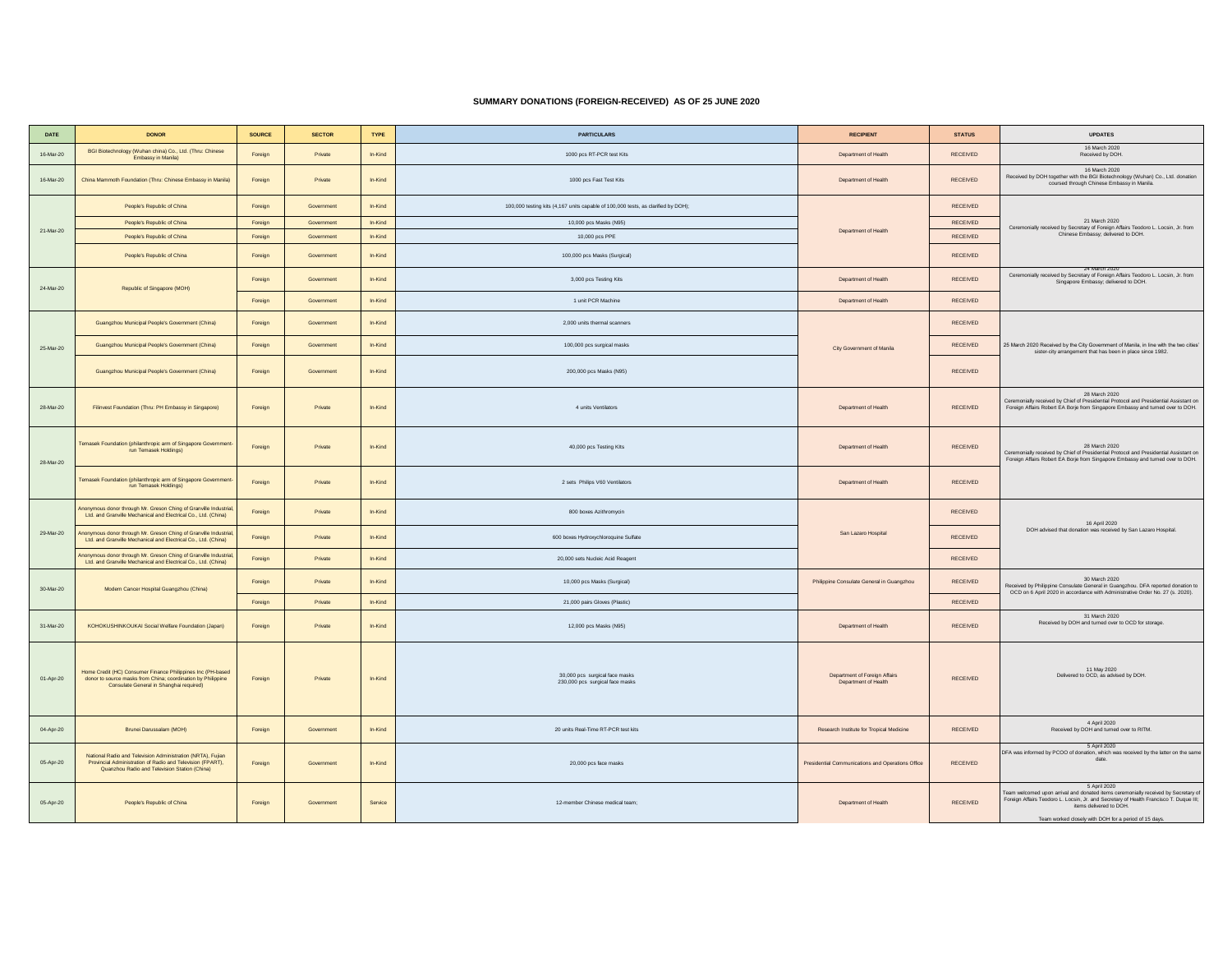| 05-Apr-20     | People's Republic of China                                                                                                        | Foreign | Government        | In-Kind | 12-member Chinese medical team;<br>5,000 pcs. medical protective suits;<br>30,000 pcs. N95 masks:<br>300,000 pcs. surgical masks;<br>5,000 pcs, medical face shields:<br>30 pcs. non-invasive ventilators                                                                                                                                                                                                                                                                                                                                                                                                                                                                                                                                                                                                                                                                                         | Department of Health                                                                      | RECEIVED        | 5 April 2020<br>Team welcomed upon arrival and donated items ceremonially received by Secretary of<br>Foreign Affairs Teodoro L. Locsin, Jr. and Secretary of Health Francisco T. Duque III;<br>items delivered to DOH.<br>Team worked closely with DOH for a period of 15 days.                                                                                                                                                                                                                                                                                 |
|---------------|-----------------------------------------------------------------------------------------------------------------------------------|---------|-------------------|---------|---------------------------------------------------------------------------------------------------------------------------------------------------------------------------------------------------------------------------------------------------------------------------------------------------------------------------------------------------------------------------------------------------------------------------------------------------------------------------------------------------------------------------------------------------------------------------------------------------------------------------------------------------------------------------------------------------------------------------------------------------------------------------------------------------------------------------------------------------------------------------------------------------|-------------------------------------------------------------------------------------------|-----------------|------------------------------------------------------------------------------------------------------------------------------------------------------------------------------------------------------------------------------------------------------------------------------------------------------------------------------------------------------------------------------------------------------------------------------------------------------------------------------------------------------------------------------------------------------------------|
| 07-Apr-20     | Halkou Municipal Government (China)                                                                                               | Foreign | Government        | In-Kind | 50,000 pcs Disposable face Masks                                                                                                                                                                                                                                                                                                                                                                                                                                                                                                                                                                                                                                                                                                                                                                                                                                                                  | City of Tagaytay                                                                          | RECEIVED        | 7 April 2020<br>DFA was informed of donation being made under the framework of the proposed sister-<br>city arrangement between the City Government of Tagaytay and Haikou City. The<br>donation arrived in Manila on 03 April 2020 via shipment thr<br>(Hainan) Company Limited.                                                                                                                                                                                                                                                                                |
| 09-Apr-20     | Republic of Korea                                                                                                                 | Foreign | Government        | In-Kind | 700 Qsens test kits (each good for 50 tests, yielding a total of 35,000 tests; worth USD 500,000)                                                                                                                                                                                                                                                                                                                                                                                                                                                                                                                                                                                                                                                                                                                                                                                                 | Department of Health                                                                      | <b>RECEIVED</b> | 25 April 2020<br>Ceremonially received by Secretary of Foreign Affairs Teodoro L. Locsin, Jr., Secretary<br>of Health Francisco T. Duque III, and NTF on COVID-19 Spokesperson Gen. Restituto<br>Padilla; delivered to DOH.                                                                                                                                                                                                                                                                                                                                      |
| 11-Apr-20     | The Philippine Red Cross (DFA representation with the Ministry of<br>Foreign Affairs of the People's Republic of China requested) | Foreign | Private           | In-Kind | COVID-19 testing machines and equipment Philippine Red Cross (this is a procurement by PRC; included in DFA report only to provide information on DFA's<br>assistance/intervention                                                                                                                                                                                                                                                                                                                                                                                                                                                                                                                                                                                                                                                                                                                | Department of Health                                                                      | <b>RECEIVED</b> | 11 April 2020<br>DFA assisted in securing flight clearances for the plane chartered by the Philippine<br>Red Cross (PRC) that picked up COVID-19 testing machines and equipment at the<br>Chansha Airport on 12 April 2020.<br>DFA also assisted in granting visas to 2 tech reps (a technician and a trainor from<br>equipment supplier Sansure Biotech) to be deployed at the PRC for 2 weeks.<br>This is part of the Philippine Red Cross' activities, in coordination with DOH, aimed at<br>establishing additional testing laboratories in the Philippines. |
| 11-Apr-20     | International Atomic Energy Agency                                                                                                | Foreign | International Org | In-Kind | 19 June 2020<br>As of 19 June 2020, the following were confirmed by DOH to have been received by RITM/DOH:<br>Purchase Order No. 202002895-TW:<br>· Thermocycler* (RT-PCR machine);<br>• Microcentrifuge*;<br>· Shaker* (Vortex Genius 3);<br>· Scanner* (for Cryotubes)<br>Purchase Order No. 202002896-TW:<br>· Medical equipment* (biosafety cabinets)<br>Purchase Order No. 202002899-TW:<br>· RT-PCR Primers*<br>Purchase Order No. 202002900-TW:<br>. Magnesium sulfate solution*<br>· RNA mini kit*<br>Purchase Order No. 202002992-TT:<br>· X-rav machine*<br>Purchase Order No. 202003422-TW:<br>· RT-PCR Primers*<br>"Terms used in DOH's IAEA COVID-19 Donation Monitoring Summary as of 19 June 2020. OCD may obtain the exact specifications and quantities of the delivered items<br>from DOH's COVID-19 donation reports to OCD pursuant to Administrative Order No. 27 (s. 2020). | Department of Health<br><b>RITM</b>                                                       | RECEIVED        | 6 May 2020<br>Received by DOH from Purchase Order No. 202002895-TW                                                                                                                                                                                                                                                                                                                                                                                                                                                                                               |
| 11-Apr-20     | International Atomic Energy Agency                                                                                                | Foreign | International Org | In-Kind | 19 June 2020<br>As of 19 June 2020, the following were confirmed by DOH to have been received by RITM/DOH:<br>Purchase Order No. 202002895-TW:<br>· Thermocycler* (RT-PCR machine);<br>· Microcentrifuge*;<br>· Shaker* (Vortex Genius 3);<br>· Scanner* (for Cryotubes)<br>Purchase Order No. 202002896-TW:<br>· Medical equipment* (biosafety cabinets)                                                                                                                                                                                                                                                                                                                                                                                                                                                                                                                                         | Department of Health<br><b>RITM</b>                                                       | <b>RECEIVED</b> | 6 May 2020<br>Received by DOH from Purchase Order No. 202002895-TW                                                                                                                                                                                                                                                                                                                                                                                                                                                                                               |
| 23-Apr-20     | Sichuan International Expo Group                                                                                                  | Foreign | Government        | In-Kind | 2.000 pcs Disposable Face Mask                                                                                                                                                                                                                                                                                                                                                                                                                                                                                                                                                                                                                                                                                                                                                                                                                                                                    | Philippine Consulate General in Chongqing                                                 | <b>RECEIVED</b> | 13 April 2020<br>Received by Philippine Consulate General in Chongqing. DFA reported donation to<br>OCD on 23 April 2020 in accordance with Administrative Order No. 27 (s. 2020).                                                                                                                                                                                                                                                                                                                                                                               |
| 30-Apr-20     | Yunzan (Xiamen) Industrial Co. Ltd. (china)                                                                                       | Foreign | Private           | In-Kind | 5,000 pcs Surgical Masks                                                                                                                                                                                                                                                                                                                                                                                                                                                                                                                                                                                                                                                                                                                                                                                                                                                                          | Phillippine Consulate General, in Xiamen                                                  | <b>RECEIVED</b> | 30 March 2020<br>Received by Philippine Consulate General in Xiamen. DFA reported donation to OCD<br>on 29 April 2020 in accordance with Administrative Order No. 27 (s. 2020).                                                                                                                                                                                                                                                                                                                                                                                  |
| 01-May-20     | People's Republic of China                                                                                                        | Foreign | Government        | Service | 'Goodwill flights" China offering the use of Chinese aircraft/airlines to fly goods purchased/procured by PH Government from China, in consideration of operational limitations<br>of PAF C-130 aircraft                                                                                                                                                                                                                                                                                                                                                                                                                                                                                                                                                                                                                                                                                          | Filipino Frontliners                                                                      | RECEIVED        | 14 April 2020<br>Used in the delivery of 12,000 sets of PPEs procured by PH Government for Filipino<br>frontliners.                                                                                                                                                                                                                                                                                                                                                                                                                                              |
| 01-May-20     | Peoples's Republic of China Taiwan (through the Manila Econom<br>and Cultural Office)                                             | Foreign | Government        | In-kind | 300,000 pcs surgical masks                                                                                                                                                                                                                                                                                                                                                                                                                                                                                                                                                                                                                                                                                                                                                                                                                                                                        | Department of Health                                                                      | RECEIVED        | 14 April 2020<br>DFA was informed of this donation to DOH, which was received by the latter on 15<br>April 2020.                                                                                                                                                                                                                                                                                                                                                                                                                                                 |
|               | United Arab Emirates                                                                                                              | Foreign | Government        | In-Kind | 500,000 pcs gloves                                                                                                                                                                                                                                                                                                                                                                                                                                                                                                                                                                                                                                                                                                                                                                                                                                                                                | <b>RECEIVED</b><br>RECEIVED<br>Department of Health<br><b>RECEIVED</b><br><b>RECEIVED</b> |                 |                                                                                                                                                                                                                                                                                                                                                                                                                                                                                                                                                                  |
| $01 - Max-20$ | United Arab Emirates                                                                                                              | Foreign | Government        | In-Kind | 20,000 pcs Face shields                                                                                                                                                                                                                                                                                                                                                                                                                                                                                                                                                                                                                                                                                                                                                                                                                                                                           |                                                                                           |                 | 7 May 2020<br>Ceremonially received by Secretary of Foreign Affairs Teodoro L. Locsin, Jr., Secretary                                                                                                                                                                                                                                                                                                                                                                                                                                                            |
|               | <b>United Arab Emirates</b>                                                                                                       | Foreign | Government        | In-Kind | 30,000 pairs Shoe covers                                                                                                                                                                                                                                                                                                                                                                                                                                                                                                                                                                                                                                                                                                                                                                                                                                                                          |                                                                                           |                 | of Health Francisco T. Duque III, and Chief Implementer of the Government's National<br>Policy Against COVID-19 Secretary Carilto G. Galvez; delivered to DOH.                                                                                                                                                                                                                                                                                                                                                                                                   |
|               | <b>United Arab Emirates</b>                                                                                                       | Foreign | Government        | In-Kind | 6,000 bottles Hand sanitizers                                                                                                                                                                                                                                                                                                                                                                                                                                                                                                                                                                                                                                                                                                                                                                                                                                                                     |                                                                                           |                 |                                                                                                                                                                                                                                                                                                                                                                                                                                                                                                                                                                  |
| 01-May-20     | Asian Development Bank (ADB)                                                                                                      | Foreign | International Org | In-Kind | The procurement was made through the grant worth USD 3 Million provided by ADB to DOH, which grant was agreed to be utilized as follows:<br>- USD 500,000 will be used to procure Gene Xpert rapid PCR-based COVID-19 test kits;<br>USD 2.5 Million will be used to set up a pandemic sub-national reference laboratory (PSRL) at the Jose B. Lingad Regional Memorial Hospital (JBLRMH) in San Fernando,<br>Pampanga                                                                                                                                                                                                                                                                                                                                                                                                                                                                             | Department of Health                                                                      | RECEIVED        | 21 April 2020<br>DFA secured flight clearances for the C-130 aircraft that picked up specialized<br>equipment and machinery procured by DOH from Beijing Genomics Institute (BGI).<br>DFA also issued visas to three (3) BGI technicians to assist in setting up the medical<br>equipment.<br>Asian Development Bank (this is a grant; included in DFA report only to provide<br>information on DFA's assistance/intervention)                                                                                                                                   |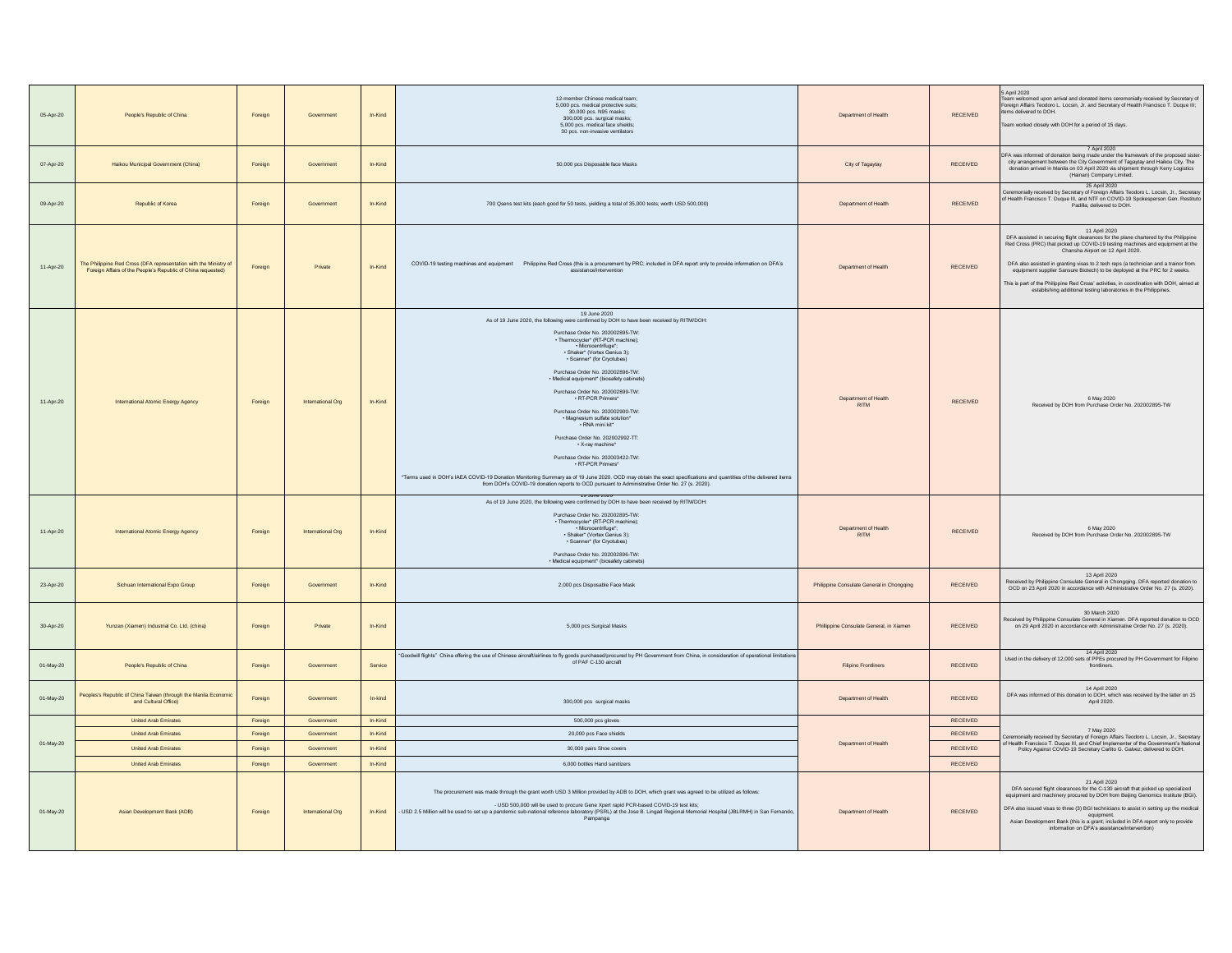| 01-May-20 | Mission of the People's Republic of China to ASEAN                            | Foreign            | Government         | In-Kind            | 2,000 pcs surgical masks                                                                                                                                                                                                                                                          | Permanent Mission of the Philippines to ASEAN | RECEIVED             | 27 April 2020<br>Received by the Permanent Mission of the Philippines to ASEAN. DFA reported<br>donation to OCD on 30 April 2020 in accordance with Administrative Order No. 27 (s.<br>$2020$ ).                                                                                                                                                           |
|-----------|-------------------------------------------------------------------------------|--------------------|--------------------|--------------------|-----------------------------------------------------------------------------------------------------------------------------------------------------------------------------------------------------------------------------------------------------------------------------------|-----------------------------------------------|----------------------|------------------------------------------------------------------------------------------------------------------------------------------------------------------------------------------------------------------------------------------------------------------------------------------------------------------------------------------------------------|
|           |                                                                               | Foreign            | Government         | In-Kind            | 1 pc infrared thermometer                                                                                                                                                                                                                                                         |                                               | RECEIVED             |                                                                                                                                                                                                                                                                                                                                                            |
| 01-May-20 | IMEX Pan Pacific Group (IPPG) c/o Chairman Johnathan Hanh<br>Nguyen (Vietnam) | Foreign            | Private            | In-Kind            | 750,000 pcs personal protective masks                                                                                                                                                                                                                                             | Department of Foreign Affairs                 | RECEIVED             | 29 April 2020<br>Received by Secretary of Foreign Affairs Teodoro L. Locsin, Jr. DFA reported donation<br>to OCD on 30 April 2020 in accordance with Administrative Order No. 27 (s. 2020).<br>The donation arrived in Manila via a chartered flight arranged by donor.                                                                                    |
|           | IMEX Pan Pacific Group (IPPG) c/o Chairman Johnathan Hanh<br>Nguyen (Vietnam) | Foreign            | Private            | In-Kind            | 16,500 pcs personal protective suits                                                                                                                                                                                                                                              |                                               | <b>RECEIVED</b>      |                                                                                                                                                                                                                                                                                                                                                            |
| 04-May-20 | Filipino Community Viet Nam                                                   | Foreign            | Private            | In-Kind            | 130 pcs isolation clothes                                                                                                                                                                                                                                                         |                                               | RECEIVED             |                                                                                                                                                                                                                                                                                                                                                            |
|           |                                                                               | Foreign            | Private            | In-Kind            | 100 pcs face shields                                                                                                                                                                                                                                                              | <b>Benguet General Hospital</b>               | RECEIVED             |                                                                                                                                                                                                                                                                                                                                                            |
|           |                                                                               | Foreign            | Private            | $In-Kind$          | 3 pcs Thermal Scanners                                                                                                                                                                                                                                                            |                                               | RECEIVED             |                                                                                                                                                                                                                                                                                                                                                            |
|           |                                                                               | Foreign            | Private            | In-Kind            | 100 pcs isolation clothes                                                                                                                                                                                                                                                         |                                               | <b>RECEIVED</b>      |                                                                                                                                                                                                                                                                                                                                                            |
|           |                                                                               | Foreign            | Private            | In-Kind            | 100 pcs face shields                                                                                                                                                                                                                                                              | Pope John Paul II Hospital                    | RECEIVED             |                                                                                                                                                                                                                                                                                                                                                            |
|           |                                                                               | Foreign            | Private            | In-Kind            | 50 pcs Goggles                                                                                                                                                                                                                                                                    |                                               | RECEIVED             | 19 April 2020                                                                                                                                                                                                                                                                                                                                              |
|           |                                                                               | Foreign            | Private            | In-Kind            | 100 pcs isolation clothes                                                                                                                                                                                                                                                         |                                               | RECEIVED             | Arrived in the Philippines together with repatriated OFWs from Viet Nam.                                                                                                                                                                                                                                                                                   |
|           |                                                                               | Foreign            | Private            | In-Kind            | 100 pcs face shields                                                                                                                                                                                                                                                              | Pacific Global Medical Center                 | RECEIVED             |                                                                                                                                                                                                                                                                                                                                                            |
|           |                                                                               | Foreign            | Private<br>Private | In-Kind<br>In-Kind | 50 pcs Goggles                                                                                                                                                                                                                                                                    |                                               | RECEIVED<br>RECEIVED |                                                                                                                                                                                                                                                                                                                                                            |
|           |                                                                               | Foreign<br>Foreign | Private            | In-Kind            | 130 pcs isolation clothes<br>61 pcs face shields                                                                                                                                                                                                                                  |                                               | RECEIVED             |                                                                                                                                                                                                                                                                                                                                                            |
|           |                                                                               | Foreign            | Private            | In-Kind            | 130 pcs Goggles                                                                                                                                                                                                                                                                   | Philippine College of Physicians              | RECEIVED             |                                                                                                                                                                                                                                                                                                                                                            |
|           |                                                                               | Foreign            | Private            | In-Kind            | 100 pcs isolation clothes                                                                                                                                                                                                                                                         |                                               | RECEIVED             |                                                                                                                                                                                                                                                                                                                                                            |
|           |                                                                               | Foreign            | Private            | In-Kind            | 100 pcs face shields                                                                                                                                                                                                                                                              | Baguio General Hospital                       | RECEIVED             |                                                                                                                                                                                                                                                                                                                                                            |
|           |                                                                               | Foreign            | Private            | In-Kind            | 100 pcs Goggles                                                                                                                                                                                                                                                                   |                                               | RECEIVED             |                                                                                                                                                                                                                                                                                                                                                            |
| 07-May-20 | T&B Company (Republic of Korea)                                               | Foreign            | Private            | In-Kind            | 500 pcs face shields<br>NOTE: Donor conveyed that it can only provide 500 instead of the initially proposed 1,000.<br>face shields (worth USD 4,100.00)                                                                                                                           | Department of Health                          | RECEIVED             | 4 May 2020<br>DOH evaluated the specifications of the face shields and indicated readiness to accept<br>the donation. DOH is directly coordinating with donor, with the assistance of the<br>Korean Embassy in Manila, on preparing the deed of donation and other requirements.<br>11 May 2020<br>Shipment arrangements being discussed by DOH and donor. |
| 08-May-20 | Libyan Iron and Steel Co. (Libya)                                             | Foreign            | Private            | In-Kind            | 100 pcs nonwoven nurse caps<br>100 pcs CPE shoe covers<br>50 pcs face mask Type II (surgical disposable)<br>1 pc Actodermanol (hand and skin disinfectant)<br>1 pc Actomnt+ (hand and skin decontamination solution)<br>25 pcs ST40/UST40 Biztex microporous 6/5 disposable suits | Phlippine Embassy                             | RECEIVED             | 23 April 2020<br>Received by Philippine Embassy in Tripoli, Libya, for reporting to OCD in accordance<br>with Administrative Order No. 27 (s. 2020).                                                                                                                                                                                                       |
|           | People's Republic of China                                                    | Foreign            | Government         | In-Kind            | 150,000 pcs Testing kits                                                                                                                                                                                                                                                          |                                               | <b>RECEIVED</b>      | 10 May 2020                                                                                                                                                                                                                                                                                                                                                |
| 12-May-20 | People's Republic of China                                                    | Foreign            | Government         | In-Kind            | 18,000 pcs Coveralls                                                                                                                                                                                                                                                              | Department of Health                          | <b>RECEIVED</b>      | 150,000 testing kits and 18,000 disposable coveralls ceremonially received by<br>Secretary of Foreign Affairs Teodoro L. Locsin, Jr., and other officials from DOH and<br>NTF on COVID-19; delivered to DOH.                                                                                                                                               |
|           |                                                                               | Foreign            | Government         | $In-Kind$          | 50,000 pcs medical disposable masks                                                                                                                                                                                                                                               |                                               | RECEIVED             |                                                                                                                                                                                                                                                                                                                                                            |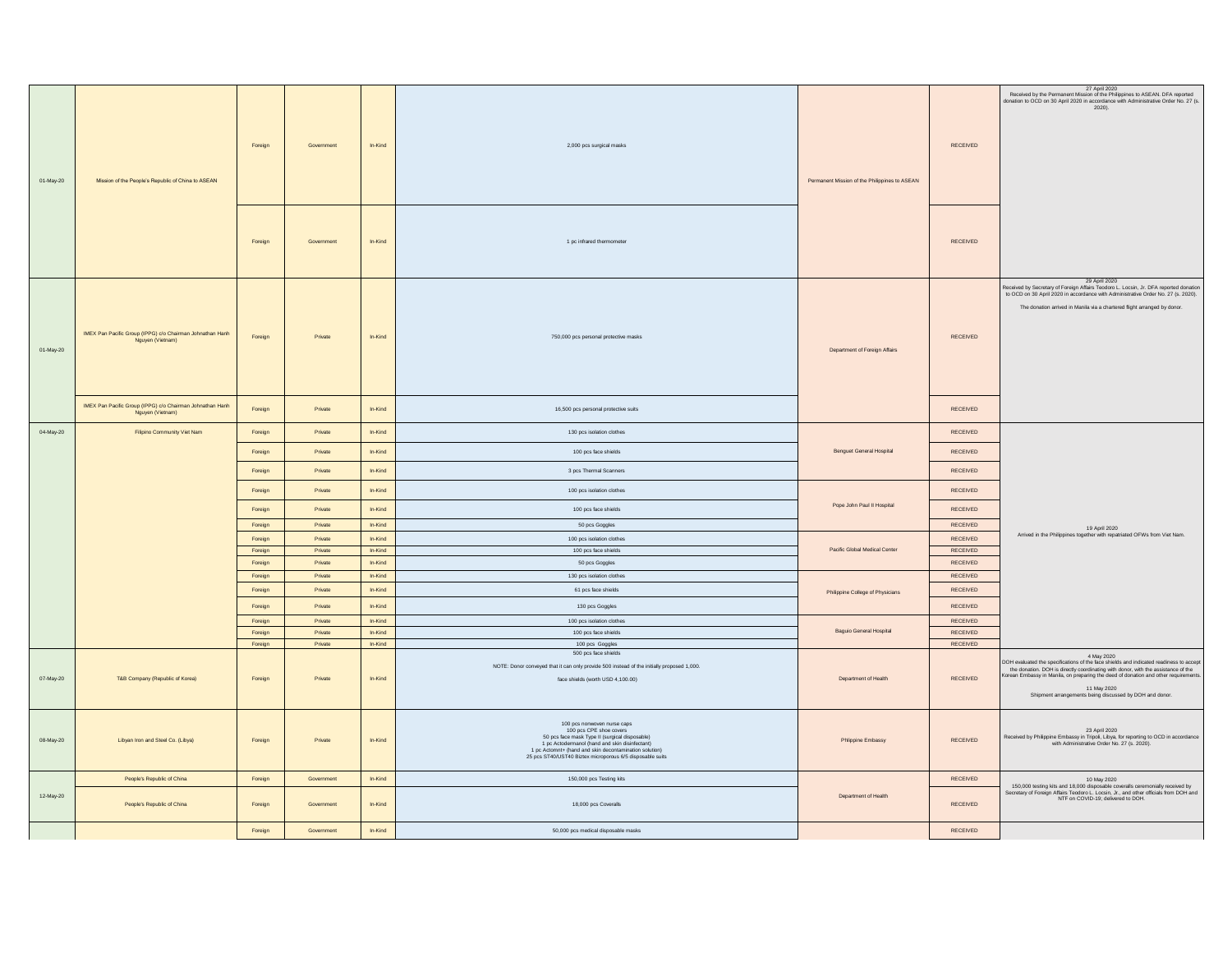|           |                                                                                                                      | Foreign | Government | In-Kind | 6,000 pcs medical surgical masks                                                             |                                 | <b>RECEIVED</b> |                                                                                                                                                                     |
|-----------|----------------------------------------------------------------------------------------------------------------------|---------|------------|---------|----------------------------------------------------------------------------------------------|---------------------------------|-----------------|---------------------------------------------------------------------------------------------------------------------------------------------------------------------|
|           |                                                                                                                      | Foreign | Government | In-Kind | 6,000 pcs medical protective masks (KN95);                                                   |                                 | RECEIVED        |                                                                                                                                                                     |
| 13-May-20 |                                                                                                                      | Foreign | Government | In-Kind | 4,200 pcs medical protective goggles                                                         |                                 | RECEIVED        | 12 May 2020                                                                                                                                                         |
|           |                                                                                                                      | Foreign | Government | In-Kind | 3,000 pcs disposable medical face shields;                                                   |                                 | RECEIVED        | Turned over to OCD.                                                                                                                                                 |
|           | Peoples'sRepublic of China                                                                                           | Foreign | Government | In-Kind | 3,000 pcs one-piece disposable protective coveralls                                          | Armed Forces of the Philippines | RECEIVED        | 13 May 2020<br>The Office of the President approved the acceptance by the Philippine Government,<br>through DND, of the donation.                                   |
|           |                                                                                                                      | Foreign | Government | In-Kind | 3,000 pcs disposable waterproof isolation gowns                                              |                                 | RECEIVED        |                                                                                                                                                                     |
|           |                                                                                                                      | Foreign | Government | In-Kind | 6,000 pcs medical boots                                                                      |                                 | RECEIVED        |                                                                                                                                                                     |
|           |                                                                                                                      | Foreign | Government | In-Kind | 50 pcs disposable nitrile gloves                                                             |                                 | RECEIVED        |                                                                                                                                                                     |
|           |                                                                                                                      | Foreign | Government | In-Kind | 30 pcs infusion pumps                                                                        |                                 | RECEIVED        |                                                                                                                                                                     |
|           |                                                                                                                      | Foreign | Government | In-Kind | 2 pcs disinfectant sprayers (16 liters);                                                     |                                 | RECEIVED        |                                                                                                                                                                     |
|           |                                                                                                                      | Foreign | Government | In-Kind | 50 boxes infrared forehead thermometers                                                      |                                 | RECEIVED        |                                                                                                                                                                     |
|           | Mr. Mei Yakun, International Liaison Officer of Perpetual University                                                 | Foreign | Government | In-Kind | 2 units Thermal imaging smart helmets                                                        |                                 | RECEIVED        | 25 February 2020                                                                                                                                                    |
| 16-May-20 | in the Philippines (China)                                                                                           | Foreign | Private    | In-Kind | 1,500 pcs medical surgical masks                                                             | Philippine Embassy in Beijing   | RECEIVED        | Received by Philippine Embassy in Beijing, for reporting to OCD in accordance with<br>Administrative Order No. 27 (s. 2020).                                        |
| 16-May-20 | Haier Global Business Corporation Limited (China)                                                                    | Foreign | Private    | In-Kind | 200 pcs soft rubber face masks                                                               | Philippine Embassy in Beijing   | RECEIVED        | 30 March 2020<br>Received by Philippine Embassy in Beijing, for reporting to OCD in accordance with<br>Administrative Order No. 27 (s. 2020).                       |
| 16-May-20 | Huili Investment Fund Management and Beijing Xuanshengtang<br>Institute of Traditional Chinese Medicine (China)      | Foreign | Private    | In-Kind | 4 bottles repair healthcare fluid<br>4 bottles skin repair liquid<br>2 pcs electric sprayers | Philippine Embassy in Beijing   | RECEIVED        | 30 March 2020<br>Received by Philippine Embassy in Beijing, for reporting to OCD in accordance with<br>Administrative Order No. 27 (s. 2020).                       |
| 16-May-20 | Mr. Dong of Beijing Housing Service Corporation for Diplomatic<br>Mission (China)                                    | Foreign | Private    | In-Kind | 1 pc Infrared thermometer                                                                    | Philippine Embassy in Beijing   | RECEIVED        | 1 April 2020<br>Received by Philippine Embassy in Beijing, for reporting to OCD in accordance with<br>Administrative Order No. 27 (s. 2020).                        |
| 16-May-20 | Secretary General (Mr.) Wu Xuan of Global Energy Interconnection<br>Development and Cooperation Organization (China) | Foreign | Private    | In-Kind | medical surgical masks                                                                       | Philippine Embassy in Beijing   | RECEIVED        | 6 May 2020<br>Received by Philippine Embassy in Beijing, for reporting to OCD in accordance with<br>Administrative Order No. 27 (s. 2020).                          |
| 21-May-20 | Foreign Affairs Office of the People's Government of Beijing                                                         | Foreign | Government | In-kind | 48 bottles of hand sanitizers;<br>48 packs of germicidal hygiene wipes                       | Philippine Embassy in Beijing   | RECEIVED        | 3 April 2020<br>Received by Philippine Embassy in Beijing. DFA reported donation to OCD on 22 May<br>2020 in accordance with Administrative Order No. 27 (s. 2020). |